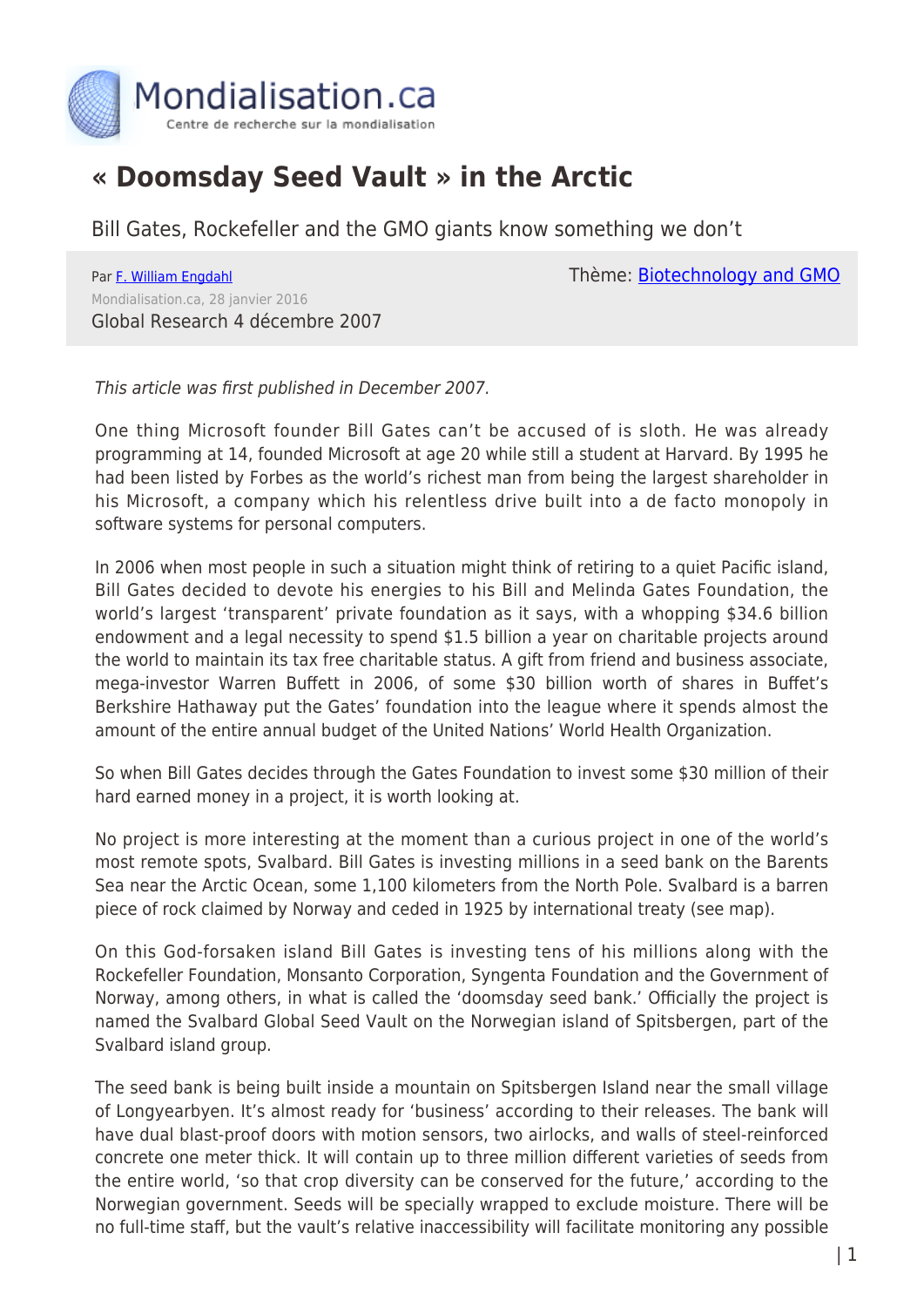human activity.

Did we miss something here? Their press release stated, 'so that crop diversity can be conserved for the future.' What future do the seed bank's sponsors foresee, that would threaten the global availability of current seeds, almost all of which are already well protected in designated seed banks around the world?

Anytime Bill Gates, the Rockefeller Foundation, Monsanto and Syngenta get together on a common project, it's worth digging a bit deeper behind the rocks on Spitsbergen. When we do we find some fascinating things.

The first notable point is who is sponsoring the doomsday seed vault. Here joining the Norwegians are, as noted, the Bill & Melinda Gates Foundation; the US agribusiness giant DuPont/Pioneer Hi-Bred, one of the world's largest owners of patented genetically-modified (GMO) plant seeds and related agrichemicals; Syngenta, the Swiss-based major GMO seed and agrichemicals company through its Syngenta Foundation; the Rockefeller Foundation, the private group who created the "gene revolution with over \$100 million of seed money since the 1970's; CGIAR, the global network created by the Rockefeller Foundation to promote its ideal of genetic purity through agriculture change.

CGIAR and 'The Project'

As I detailled in the book, Seeds of Destruction1, in 1960 the Rockefeller Foundation, John D. Rockefeller III's Agriculture Development Council and the Ford Foundation joined forces to create the International Rice Research Institute (IRRI) in Los Baños, the Philippines. By 1971, the Rockefeller Foundation's IRRI, along with their Mexico-based International Maize and Wheat Improvement Center and two other Rockefeller and Ford Foundation-created international research centers, the IITA for tropical agriculture, Nigeria, and IRRI for rice, Philippines, combined to form a global Consultative Group on International Agriculture Research (CGIAR).

CGIAR was shaped at a series of private conferences held at the Rockefeller Foundation's conference center in Bellagio, Italy. Key participants at the Bellagio talks were the Rockefeller Foundation's George Harrar, Ford Foundation's Forrest Hill, Robert McNamara of the World Bank and Maurice Strong, the Rockefeller family's international environmental organizer, who, as a Rockefeller Foundation Trustee, organized the UN Earth Summit in Stockholm in 1972. It was part of the foundation's decades long focus to turn science to the service of eugenics, a hideous version of racial purity, what has been called The Project.

To ensure maximum impact, CGIAR drew in the United Nations' Food and Agriculture Organization, the UN Development Program and the World Bank. Thus, through a carefullyplanned leverage of its initial funds, the Rockefeller Foundation by the beginning of the 1970's was in a position to shape global agriculture policy. And shape it did.

Financed by generous Rockefeller and Ford Foundation study grants, CGIAR saw to it that leading Third World agriculture scientists and agronomists were brought to the US to 'master' the concepts of modern agribusiness production, in order to carry it back to their homeland. In the process they created an invaluable network of influence for US agribusiness promotion in those countries, most especially promotion of the GMO 'Gene Revolution' in developing countries, all in the name of science and efficient, free market agriculture.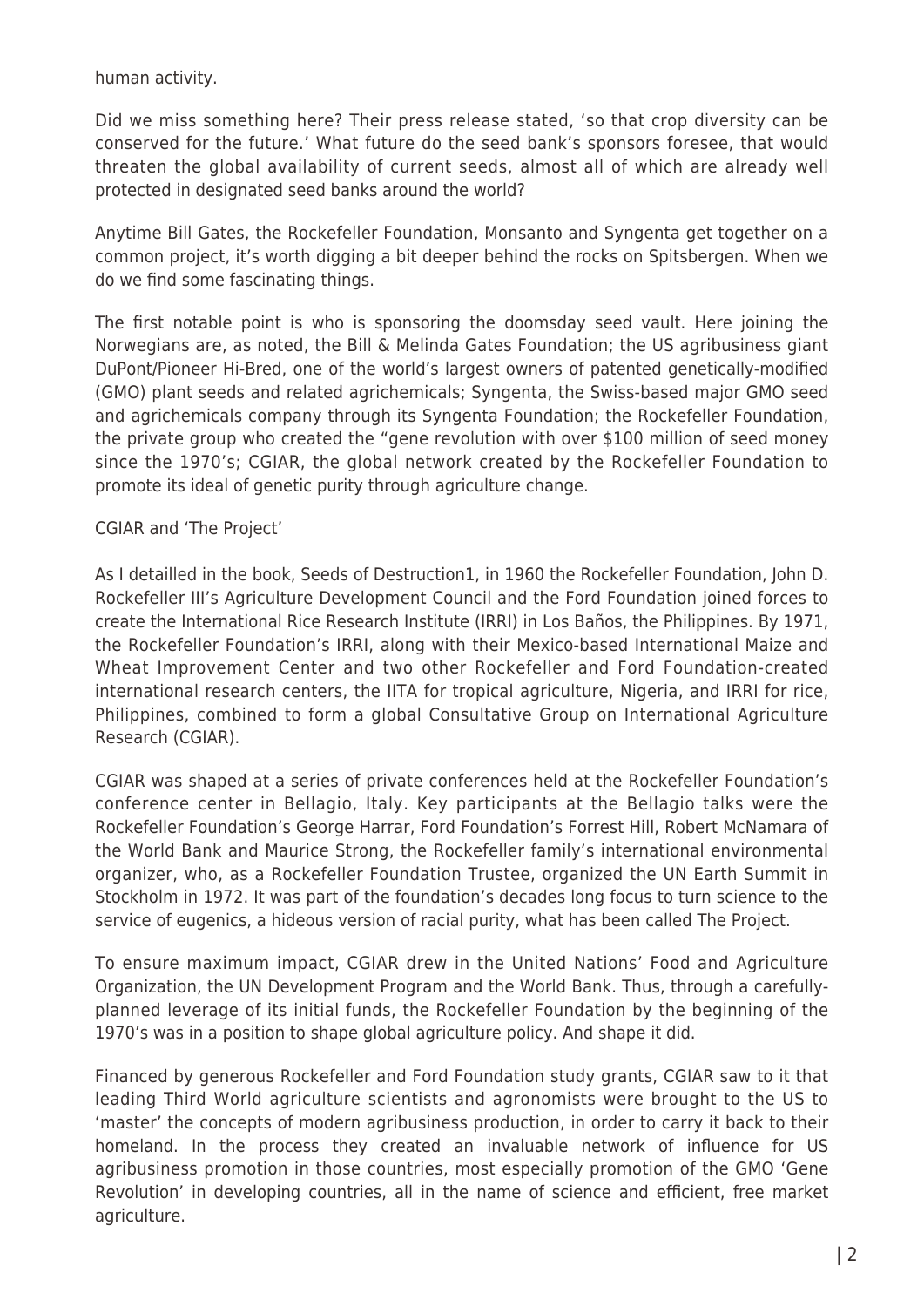Genetically engineering a master race?

Now the Svalbard Seed Bank begins to become interesting. But it gets better. 'The Project' I referred to is the project of the Rockefeller Foundation and powerful financial interests since the 1920's to use eugenics, later renamed genetics, to justify creation of a geneticallyengineered Master Race. Hitler and the Nazis called it the Ayran Master Race.

The eugenics of Hitler were financed to a major extent by the same Rockefeller Foundation which today is building a doomsday seed vault to preserve samples of every seed on our planet. Now this is getting really intriguing. The same Rockefeller Foundation created the pseudo-science discipline of molecular biology in their relentless pursuit of reducing human life down to the 'defining gene sequence' which, they hoped, could then be modified in order to change human traits at will. Hitler's eugenics scientists, many of whom were quietly brought to the United States after the War to continue their biological eugenics research, laid much of the groundwork of genetic engineering of various life forms, much of it supported openly until well into the Third Reich by Rockefeller Foundation generous grants.2

The same Rockefeller Foundation created the so-called Green Revolution, out of a trip to Mexico in 1946 by Nelson Rockefeller and former New Deal Secretary of Agriculture and founder of the Pioneer Hi-Bred Seed Company, Henry Wallace.

The Green Revolution purported to solve the world hunger problem to a major degree in Mexico, India and other select countries where Rockefeller worked. Rockefeller Foundation agronomist, Norman Borlaug, won a Nobel Peace Prize for his work, hardly something to boast about with the likes of Henry Kissinger sharing the same.

In reality, as it years later emerged, the Green Revolution was a brilliant Rockefeller family scheme to develop a globalized agribusiness which they then could monopolize just as they had done in the world oil industry beginning a half century before. As Henry Kissinger declared in the 1970's, 'If you control the oil you control the country; if you control food, you control the population.'

Agribusiness and the Rockefeller Green Revolution went hand-in-hand. They were part of a grand strategy which included Rockefeller Foundation financing of research for the development of genetic engineering of plants and animals a few years later.

John H. Davis had been Assistant Agriculture Secretary under President Dwight Eisenhower in the early 1950's. He left Washington in 1955 and went to the Harvard Graduate School of Business, an unusual place for an agriculture expert in those days. He had a clear strategy. In 1956, Davis wrote an article in the Harvard Business Review in which he declared that "the only way to solve the so-called farm problem once and for all, and avoid cumbersome government programs, is to progress from agriculture to agribusiness." He knew precisely what he had in mind, though few others had a clue back then— a revolution in agriculture production that would concentrate control of the food chain in corporate multinational hands, away from the traditional family farmer. 3

A crucial aspect driving the interest of the Rockefeller Foundation and US agribusiness companies was the fact that the Green Revolution was based on proliferation of new hybrid seeds in developing markets. One vital aspect of hybrid seeds was their lack of reproductive capacity. Hybrids had a built in protection against multiplication. Unlike normal open pollinated species whose seed gave yields similar to its parents, the yield of the seed borne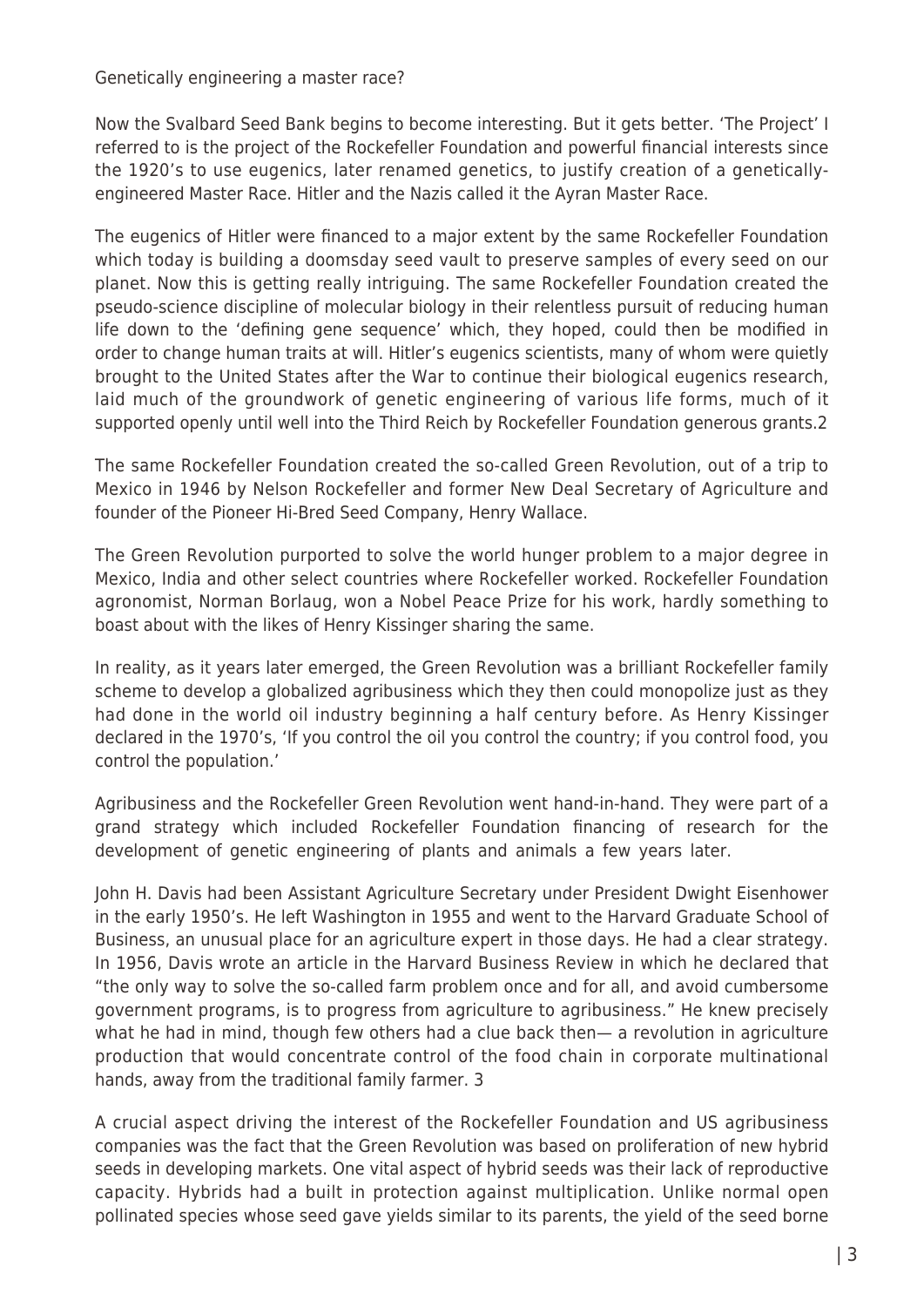by hybrid plants was significantly lower than that of the first generation.

That declining yield characteristic of hybrids meant farmers must normally buy seed every year in order to obtain high yields. Moreover, the lower yield of the second generation eliminated the trade in seed that was often done by seed producers without the breeder's authorization. It prevented the redistribution of the commercial crop seed by middlemen. If the large multinational seed

companies were able to control the parental seed lines in house, no competitor or farmer would be able to produce the hybrid. The global concentration of hybrid seed patents into a handful of giant seed companies, led by DuPont's Pioneer Hi-Bred and Monsanto's Dekalb laid the ground for the later GMO seed revolution. 4

In effect, the introduction of modern American agricultural technology, chemical fertilizers and commercial hybrid seeds all made local farmers in developing countries, particularly the larger more established ones, dependent on foreign, mostly US agribusiness and petrochemical company inputs. It was a first step in what was to be a decades-long, carefully planned process.

Under the Green Revolution Agribusiness was making major inroads into markets which were previously of limited access to US exporters. The trend was later dubbed "marketoriented agriculture." In reality it was agribusiness-controlled agriculture.

Through the Green Revolution, the Rockefeller Foundation and later Ford Foundation worked hand-in-hand shaping and supporting the foreign policy goals of the United States Agency for International Development (USAID) and of the CIA.

One major effect of the Green Revolution was to depopulate the countryside of peasants who were forced to flee into shantytown slums around the cities in desperate search for work. That was no accident; it was part of the plan to create cheap labor pools for forthcoming US multinational manufactures, the 'globalization' of recent years.

When the self-promotion around the Green Revolution died down, the results were quite different from what had been promised. Problems had arisen from indiscriminate use of the new chemical pesticides, often with serious health consequences. The mono-culture cultivation of new hybrid seed varieties decreased soil fertility and yields over time. The first results were impressive: double or even triple yields for some crops such as wheat and later corn in Mexico. That soon faded.

The Green Revolution was typically accompanied by large irrigation projects which often included World Bank loans to construct huge new dams, and flood previously settled areas and fertile farmland in the process. Also, super-wheat produced greater yields by saturating the soil with huge amounts of fertilizer per acre, the fertilizer being the product of nitrates and petroleum, commodities controlled by the Rockefeller-dominated Seven Sisters major oil companies.

Huge quantities of herbicides and pesticides were also used, creating additional markets for the oil and chemical giants. As one analyst put it, in effect, the Green Revolution was merely a chemical revolution. At no point could developing nations pay for the huge amounts of chemical fertilizers and pesticides. They would get the credit courtesy of the World Bank and special loans by Chase Bank and other large New York banks, backed by US Government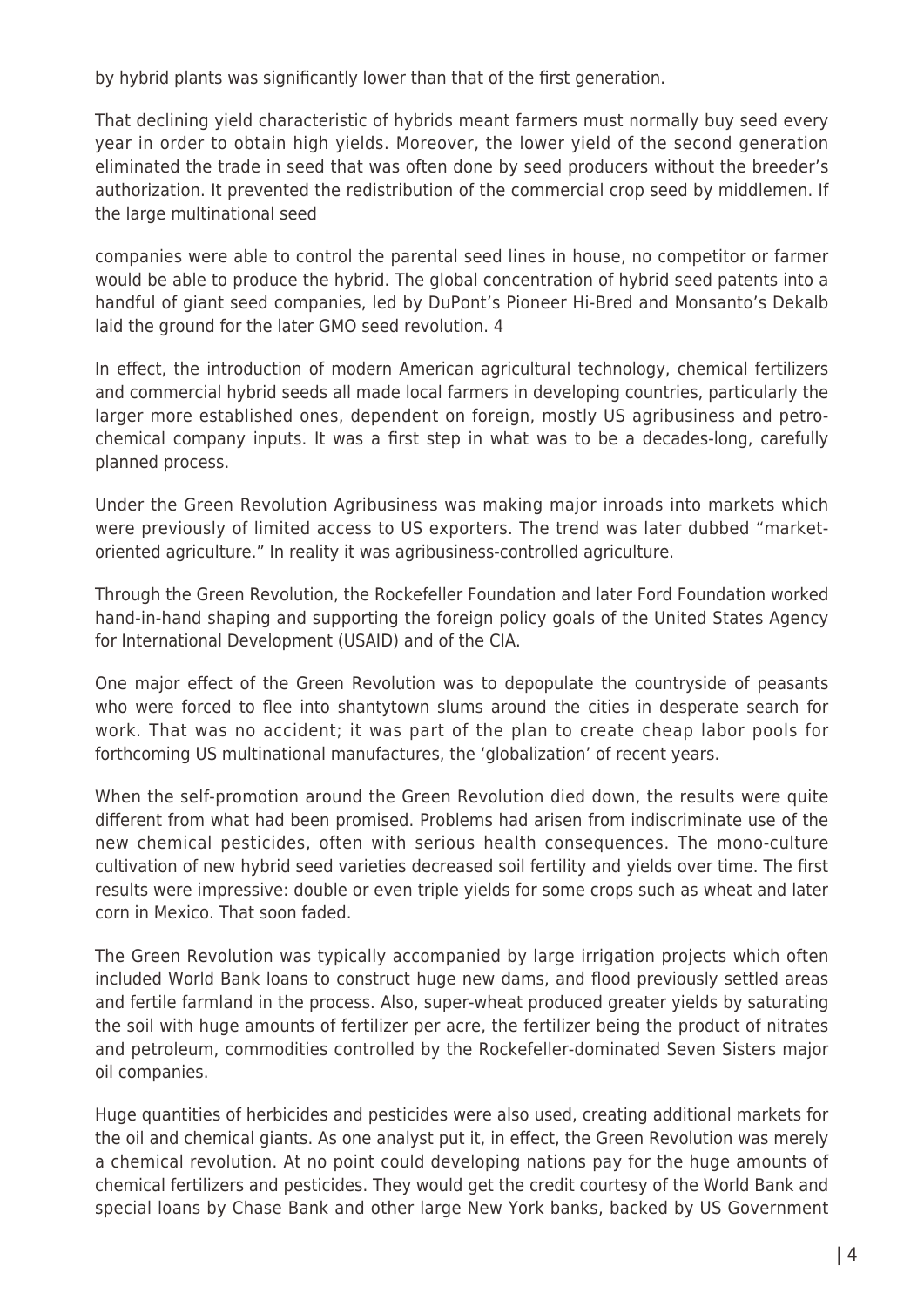guarantees.

Applied in a large number of developing countries, those loans went mostly to the large landowners. For the smaller peasants the situation worked differently. Small peasant farmers could not afford the chemical and other modern inputs and had to borrow money.

Initially various government programs tried to provide some loans to farmers so that they could purchase seeds and fertilizers. Farmers who could not participate in this kind of program had to borrow from the private sector. Because of the exorbitant interest rates for informal loans, many small farmers did not even get the benefits of the initial higher yields. After harvest, they had to sell most if not all of their produce to pay off loans and interest. They became dependent on money-lenders and traders and often lost their land. Even with soft loans from government agencies, growing subsistence crops gave way to the production of cash crops.5

Since decades the same interests including the Rockefeller Foundation which backed the initial Green Revolution, have worked to promote a second 'Gene Revolution' as Rockefeller Foundation President Gordon Conway termed it several years ago, the spread of industrial agriculture and commercial inputs including GMO patented seeds.

## Gates, Rockefeller and a Green Revolution in Africa

With the true background of the 1950's Rockefeller Foundation Green Revolution clear in mind, it becomes especially curious that the same Rockefeller Foundation along with the Gates Foundation which are now investing millions of dollars in preserving every seed against a possible "doomsday" scenario are also investing millions in a project called The Alliance for a Green Revolution in Africa.

AGRA, as it calls itself, is an alliance again with the same Rockefeller Foundation which created the "Gene Revolution." A look at the AGRA Board of Directors confirms this.

It includes none other than former UN Secretary General Kofi Annan as chairman. In his acceptance speech in a World Economic Forum event in Cape Town South Africa in June 2007, Kofi Annan stated, 'I accept this challenge with gratitude to the Rockefeller Foundation, the Bill & Melinda Gates Foundation, and all others who support our African campaign.'

In addition the AGRA board numbers a South African, Strive Masiyiwa who is a Trustee of the Rockefeller Foundation. It includes Sylvia M. Mathews of the Bill & Melinda Gates Foundation; Mamphela Ramphele, former Managing Director of the World Bank (2000 – 2006); Rajiv J. Shah of the Gates Foundation; Nadya K. Shmavonian of the Rockefeller Foundation; Roy Steiner of the Gates Foundation. In addition, an Alliance for AGRA includes Gary Toenniessen the Managing Director of the Rockefeller Foundation and Akinwumi Adesina, Associate Director, Rockefeller Foundation.

To fill out the lineup, the Programmes for AGRA includes Peter Matlon, Managing Director, Rockefeller Foundation; Joseph De Vries, Director of the Programme for Africa's Seed Systems and Associate Director, Rockefeller foundation; Akinwumi Adesina, Associate Director, Rockefeller Foundation. Like the old failed Green Revolution in India and Mexico, the new Africa Green Revolution is clearly a high priority of the Rockefeller Foundation.

While to date they are keeping a low profile, Monsanto and the major GMO agribusiness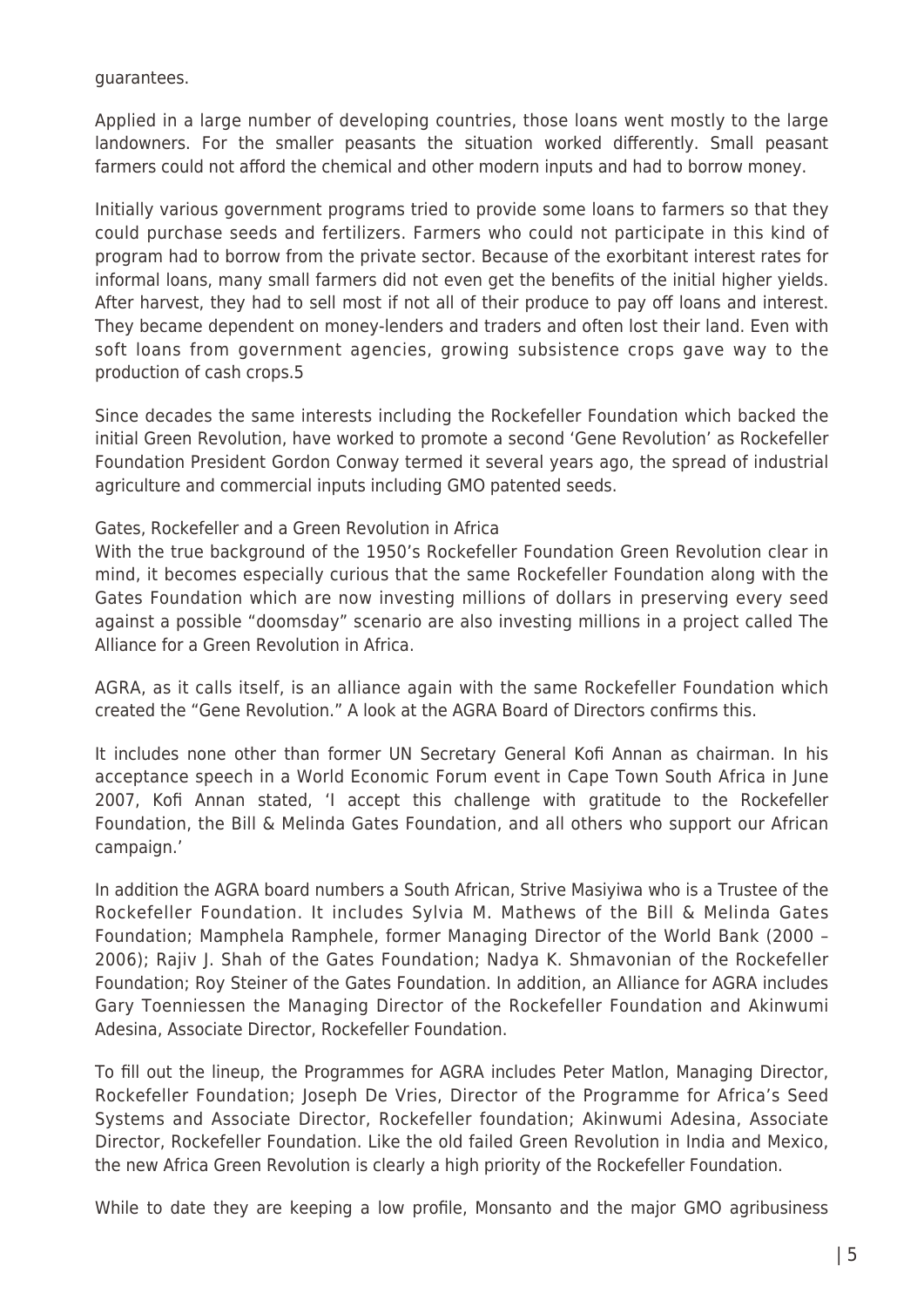giants are believed at the heart of using Kofi Annan's AGRA to spread their patented GMO seeds across Africa under the deceptive label, 'bio-technology,' the new euphemism for genetically engineered patented seeds. To date South Africa is the only African country permitting legal planting of GMO crops. In 2003 Burkina Faso authorized GMO trials. In 2005 Kofi Annan's Ghana drafted bio-safety legislation and key officials expressed their intentions to pursue research into GMO crops.

Africa is the next target in the US-government campaign to spread GMO worldwide. Its rich soils make it an ideal candidate. Not surprisingly many African governments suspect the worst from the GMO sponsors as a multitude of genetic engineering and biosafety projects have been initiated in Africa, with the aim of introducing GMOs into Africa's agricultural systems. These include sponsorships offered by the US government to train African scientists in genetic engineering in the US, biosafety projects funded by the United States Agency for International Development (USAID) and the World Bank; GMO research involving African indigenous food crops.

The Rockefeller Foundation has been working for years to promote, largely without success, projects to introduce GMOs into the fields of Africa. They have backed research that supports the applicability of GMO cotton in the Makhathini Flats in South Africa.

Monsanto, who has a strong foothold in South Africa's seed industry, both GMO and hybrid, has conceived of an ingenious smallholders' programme known as the 'Seeds of Hope' Campaign, which is introducing a green revolution package to small scale poor farmers, followed, of course, by Monsanto's patented GMO seeds. 6

Syngenta AG of Switzerland, one of the 'Four Horsemen of the GMO Apocalypse' is pouring millions of dollars into a new greenhouse facility in Nairobi, to develop GMO insect resistant maize. Syngenta is a part of CGIAR as well.7

## Move on to Svalbard

Now is it simply philosophical sloppiness? What leads the Gates and Rockefeller foundations to at one and the same time to back proliferation of patented and soon-to-be Terminator patented seeds across Africa, a process which, as it has in every other place on earth, destroys the plant seed varieties as monoculture industrialized agribusiness is introduced? At the same time they invest tens of millions of dollars to preserve every seed variety known in a bomb-proof doomsday vault near the remote Arctic Circle 'so that crop diversity can be conserved for the future' to restate their official release?

It is no accident that the Rockefeller and Gates foundations are teaming up to push a GMOstyle Green Revolution in Africa at the same time they are quietly financing the 'doomsday seed vault' on Svalbard. The GMO agribusiness giants are up to their ears in the Svalbard project.

Indeed, the entire Svalbard enterprise and the people involved call up the worst catastrophe images of the Michael Crichton bestseller, Andromeda Strain, a sci-fi thriller where a deadly disease of extraterrestrial origin causes rapid, fatal clotting of the blood threatening the entire human species. In Svalbard, the future world's most secure seed repository will be guarded by the policemen of the GMO Green Revolution–the Rockefeller and Gates Foundations, Syngenta, DuPont and CGIAR.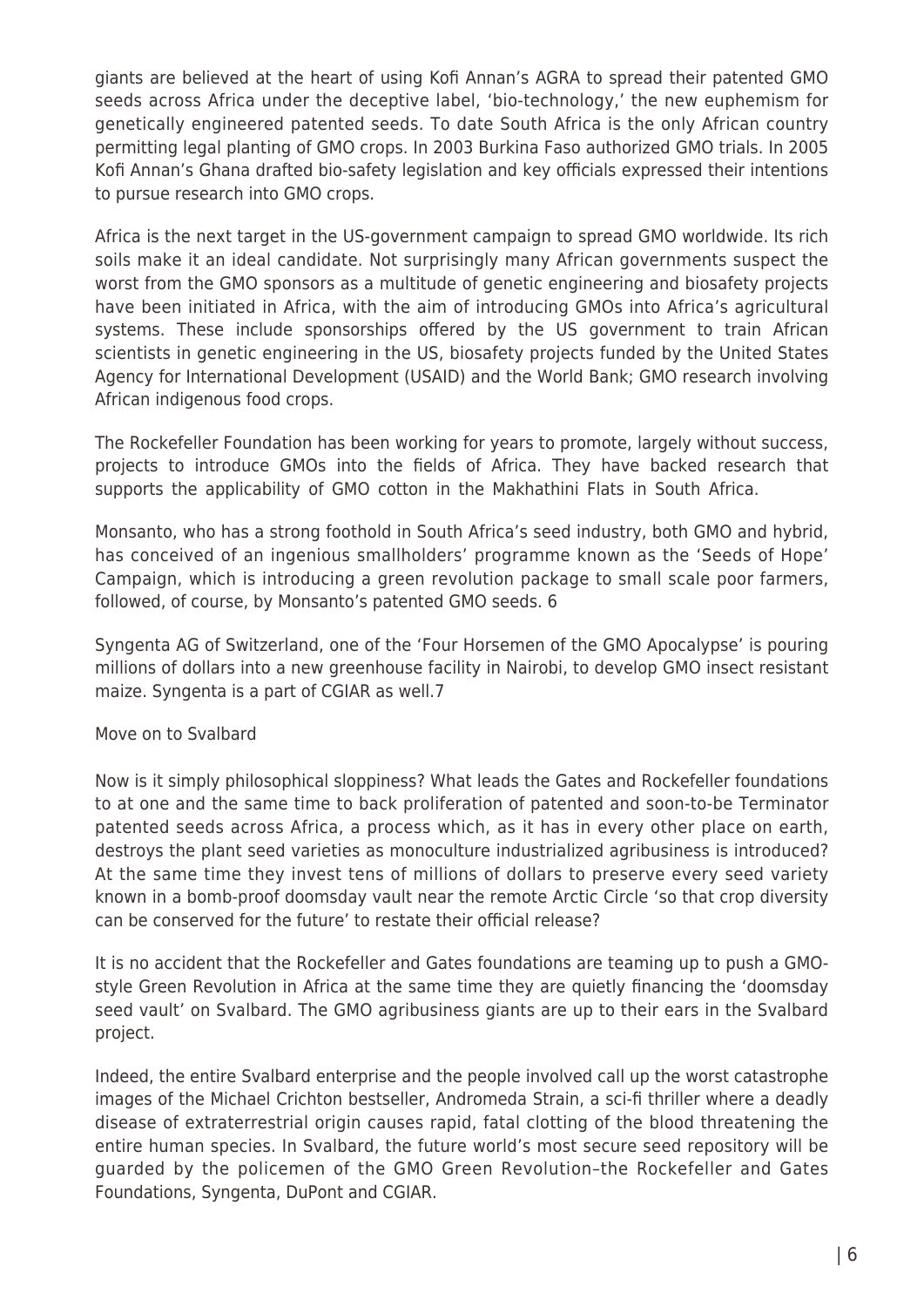The Svalbard project will be run by an organization called the Global Crop Diversity Trust (GCDT). Who are they to hold such an awesome trust over the planet's entire seed varieties? The GCDT was founded by the United Nations Food and Agriculture Organisation (FAO) and Bioversity International (formerly the International Plant Genetic Research Institute), an offshoot of the CGIAR.

The Global Crop Diversity Trust is based in Rome. Its Board is chaired by Margaret Catley-Carlson a Canadian also on the advisory board of Group Suez Lyonnaise des Eaux, one of the world's largest private water companies. Catley-Carlson was also president until 1998 of the New York-based Population Council, John D. Rockefeller's population reduction organization, set up in 1952 to advance the Rockefeller family's eugenics program under the cover of promoting "family planning," birth control devices, sterilization and "population control" in developing countries.

Other GCDT board members include former Bank of America executive presently head of the Hollywood DreamWorks Animation, Lewis Coleman. Coleman is also the lead Board Director of Northrup Grumman Corporation, one of America's largest military industry Pentagon contractors.

Jorio Dauster (Brazil) is also Board Chairman of Brasil Ecodiesel. He is a former Ambassador of Brazil to the European Union, and Chief Negotiator of Brazil's foreign debt for the Ministry of Finance. Dauster has also served as President of the Brazilian Coffee Institute and as Coordinator of the Project for the Modernization of Brazil's Patent System, which involves legalizing patents on seeds which are genetically modified, something until recently forbidden by Brazil's laws.

Cary Fowler is the Trust's Executive Director. Fowler was Professor and Director of Research in the Department for International Environment & Development Studies at the Norwegian University of Life Sciences. He was also a Senior Advisor to the Director General of Bioversity International. There he represented the Future Harvest Centres of the Consultative Group on International Agricultural Research (CGIAR) in negotiations on the International Treaty on Plant Genetic Resources. In the 1990s, he headed the International Program on Plant Genetic Resources at the FAO. He drafted and supervised negotiations of FAO's Global Plan of Action for Plant Genetic Resources, adopted by 150 countries in 1996. He is a past-member of the National Plant Genetic Resources Board of the US and the Board of Trustees of the International Maize and Wheat Improvement Center in Mexico, another Rockefeller Foundation and CGIAR project.

GCDT board member Dr. Mangala Rai of India is the Secretary of India's Department of Agricultural Research and Education (DARE), and Director General of the Indian Council for Agricultural Research (ICAR). He is also a Board Member of the Rockefeller Foundation's International Rice Research Institute (IRRI), which promoted the world's first major GMO experiment, the much-hyped 'Golden Rice' which proved a failure. Rai has served as Board Member for CIMMYT (International Maize and Wheat Improvement Center), and a Member of the Executive Council of the CGIAR.

Global Crop Diversity Trust Donors or financial angels include as well, in the words of the Humphrey Bogart Casablanca classic, 'all the usual suspects.' As well as the Rockefeller and Gates Foundations, the Donors include GMO giants DuPont-Pioneer Hi-Bred, Syngenta of Basle Switzerland, CGIAR and the State Department's energetically pro-GMO agency for development aid, USAID. Indeed it seems we have the GMO and population reduction foxes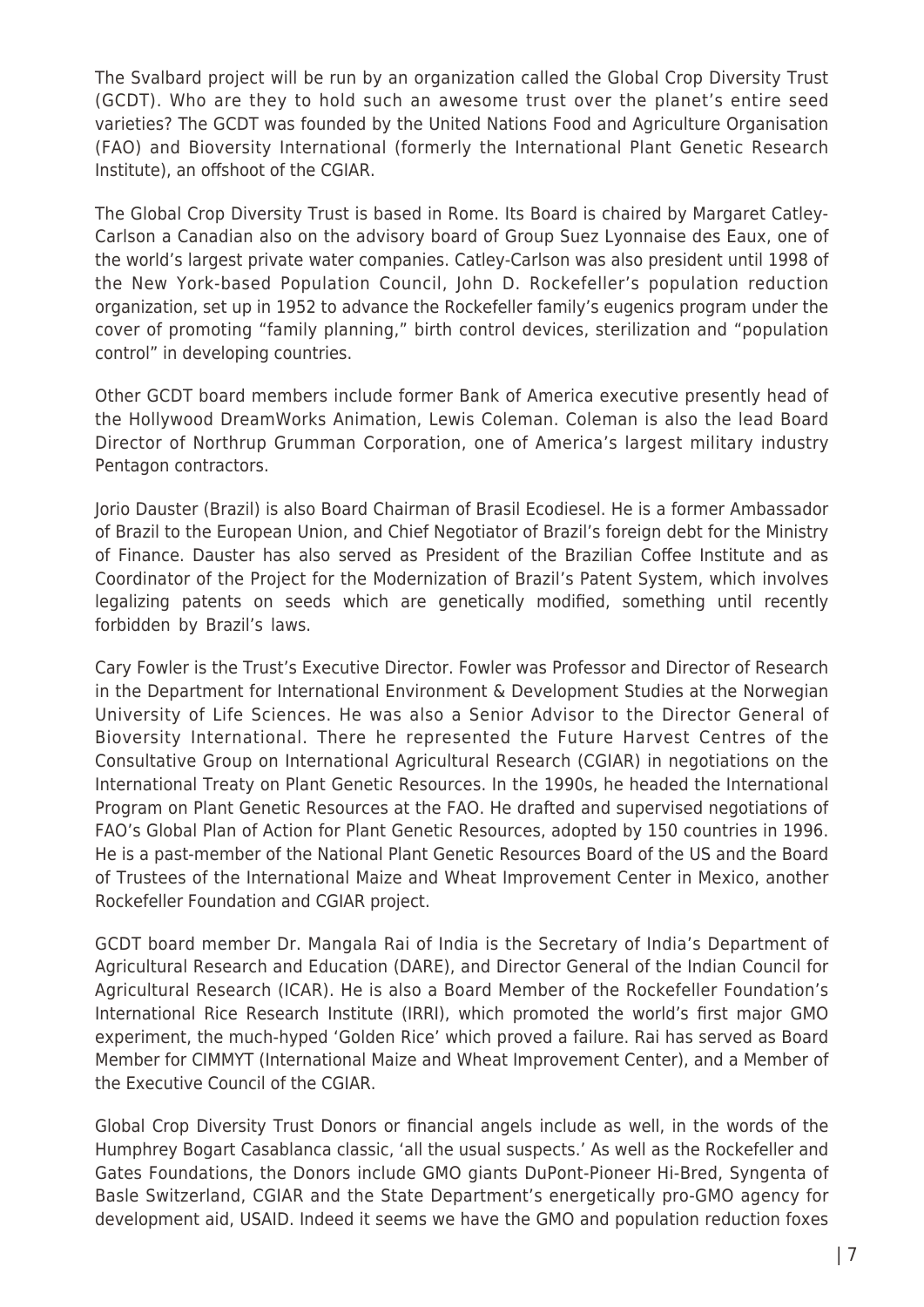guarding the hen-house of mankind, the global seed diversity store in Svalbard. 8

Why now Svalbard?

We can legitimately ask why Bill Gates and the Rockefeller Foundation along with the major genetic engineering agribusiness giants such as DuPont and Syngenta, along with CGIAR are building the Doomsday Seed Vault in the Arctic.

Who uses such a seed bank in the first place? Plant breeders and researchers are the major users of gene banks. Today's largest plant breeders are Monsanto, DuPont, Syngenta and Dow Chemical, the global plant-patenting GMO giants. Since early in 2007 Monsanto holds world patent rights together with the United States Government for plant so-called 'Terminator' or Genetic Use Restriction Technology (GURT). Terminator is an ominous technology by which a patented commercial seed commits 'suicide' after one harvest. Control by private seed companies is total. Such control and power over the food chain has never before in the history of mankind existed.

This clever genetically engineered terminator trait forces farmers to return every year to Monsanto or other GMO seed suppliers to get new seeds for rice, soybeans, corn, wheat whatever major crops they need to feed their population. If broadly introduced around the world, it could within perhaps a decade or so make the world's majority of food producers new feudal serfs in bondage to three or four giant seed companies such as Monsanto or DuPont or Dow Chemical.

That, of course, could also open the door to have those private companies, perhaps under orders from their host government, Washington, deny seeds to one or another developing country whose politics happened to go against Washington's. Those who say 'It can't happen here' should look more closely at current global events. The mere existence of that concentration of power in three or four private US-based agribusiness giants is grounds for legally banning all GMO crops even were their harvest gains real, which they manifestly are not.

These private companies, Monsanto, DuPont, Dow Chemical hardly have an unsullied record in terms of stewardship of human life. They developed and proliferated such innovations as dioxin, PCBs, Agent Orange. They covered up for decades clear evidence of carcinogenic and other severe human health consequences of use of the toxic chemicals. They have buried serious scientific reports that the world's most widespread herbicide, glyphosate, the essential ingredient in Monsanto's Roundup herbicide that is tied to purchase of most Monsanto genetically engineered seeds, is toxic when it seeps into drinking water.9 Denmark banned glyphosate in 2003 when it confirmed it has contaminated the country's groundwater.10

The diversity stored in seed gene banks is the raw material for plant breeding and for a great deal of basic biological research. Several hundred thousand samples are distributed annually for such purposes. The UN's FAO lists some 1400 seed banks around the world, the largest being held by the United States Government. Other large banks are held by China, Russia, Japan, India, South Korea, Germany and Canada in descending order of size. In addition, CGIAR operates a chain of seed banks in select centers around the world.

CGIAR, set up in 1972 by the Rockefeller Foundation and Ford Foundation to spread their Green Revolution agribusiness model, controls most of the private seed banks from the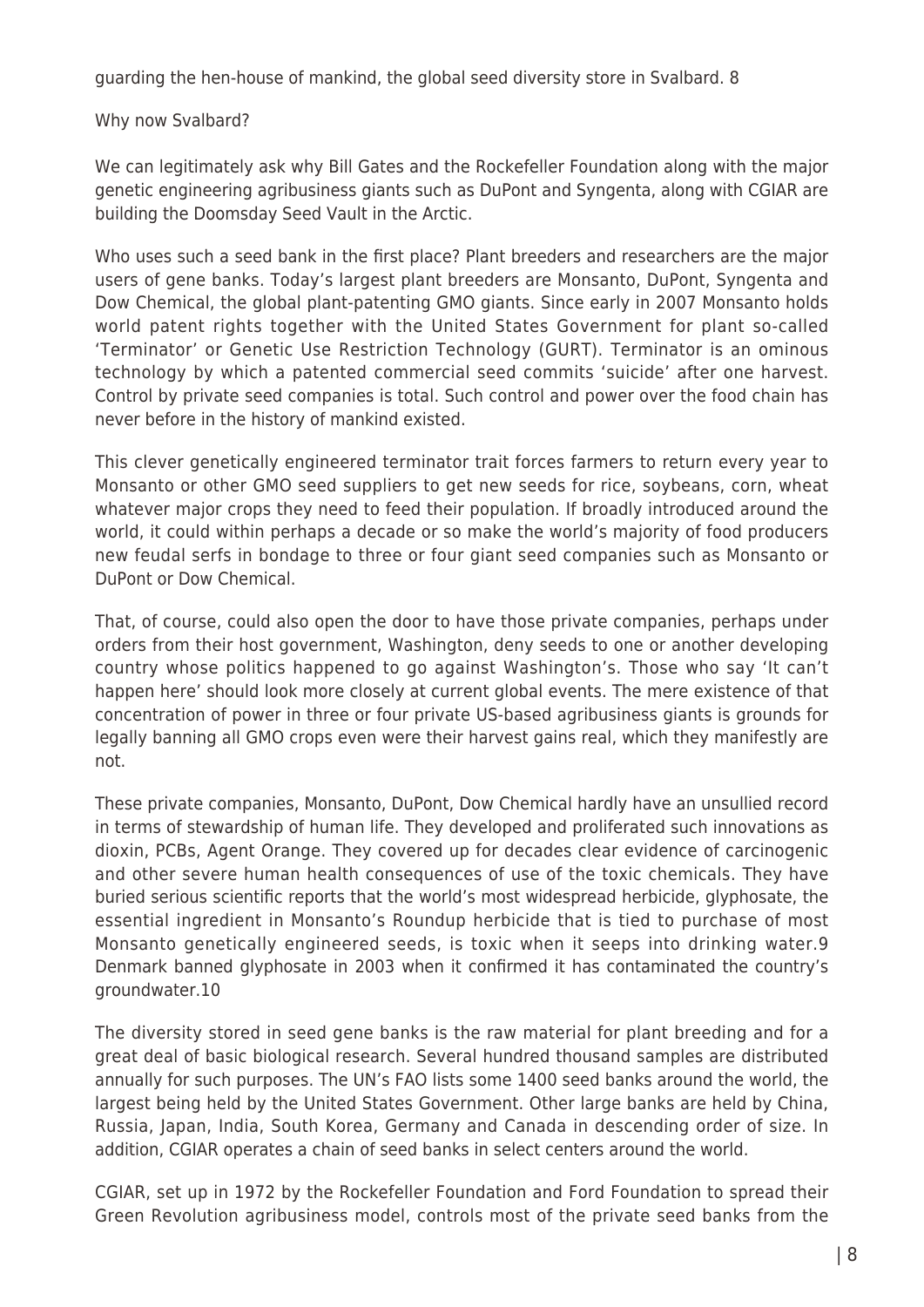Philippines to Syria to Kenya. In all these present seed banks hold more than six and a half million seed varieties, almost two million of which are 'distinct.' Svalbard's Doomsday Vault will have a capacity to house four and a half million different seeds.

GMO as a weapon of biowarfare?

Now we come to the heart of the danger and the potential for misuse inherent in the Svalbard project of Bill Gates and the Rockefeller foundation. Can the development of patented seeds for most of the world's major sustenance crops such as rice, corn, wheat, and feed grains such as soybeans ultimately be used in a horrible form of biological warfare?

The explicit aim of the eugenics lobby funded by wealthy elite families such as Rockefeller, Carnegie, Harriman and others since the 1920's, has embodied what they termed 'negative eugenics,' the systematic killing off of undesired bloodlines. Margaret Sanger, a rapid eugenicist, the founder of Planned Parenthood International and an intimate of the Rockefeller family, created something called The Negro Project in 1939, based in Harlem, which as she confided in a letter to a friend, was all about the fact that, as she put it, 'we want to exterminate the Negro population.' 11

A small California biotech company, Epicyte, in 2001 announced the development of genetically engineered corn which contained a spermicide which made the semen of men who ate it sterile. At the time Epicyte had a joint venture agreement to spread its technology with DuPont and Syngenta, two of the sponsors of the Svalbard Doomsday Seed Vault. Epicyte was since acquired by a North Carolina biotech company. Astonishing to learn was that Epicyte had developed its spermicidal GMO corn with research funds from the US Department of Agriculture, the same USDA which, despite worldwide opposition, continued to finance the development of Terminator technology, now held by Monsanto.

In the 1990's the UN's World Health Organization launched a campaign to vaccinate millions of women in Nicaragua, Mexico and the Philippines between the ages of 15 and 45, allegedly against Tentanus, a sickness arising from such things as stepping on a rusty nail. The vaccine was not given to men or boys, despite the fact they are presumably equally liable to step on rusty nails as women.

Because of that curious anomaly, Comite Pro Vida de Mexico, a Roman Catholic lay organization became suspicious and had vaccine samples tested. The tests revealed that the Tetanus vaccine being spread by the WHO only to women of child-bearing age contained human Chorionic Gonadotrophin or hCG, a natural hormone which when combined with a tetanus toxoid carrier stimulated antibodies rendering a woman incapable of maintaining a pregnancy. None of the women vaccinated were told.

It later came out that the Rockefeller Foundation along with the Rockefeller's Population Council, the World Bank (home to CGIAR), and the United States' National Institutes of Health had been involved in a 20-year-long project begun in 1972 to develop the concealed abortion vaccine with a tetanus carrier for WHO. In addition, the Government of Norway, the host to the Svalbard Doomsday Seed Vault, donated \$41 million to develop the special abortive Tetanus vaccine. 12

Is it a coincidence that these same organizations, from Norway to the Rockefeller Foundation to the World Bank are also involved in the Svalbard seed bank project?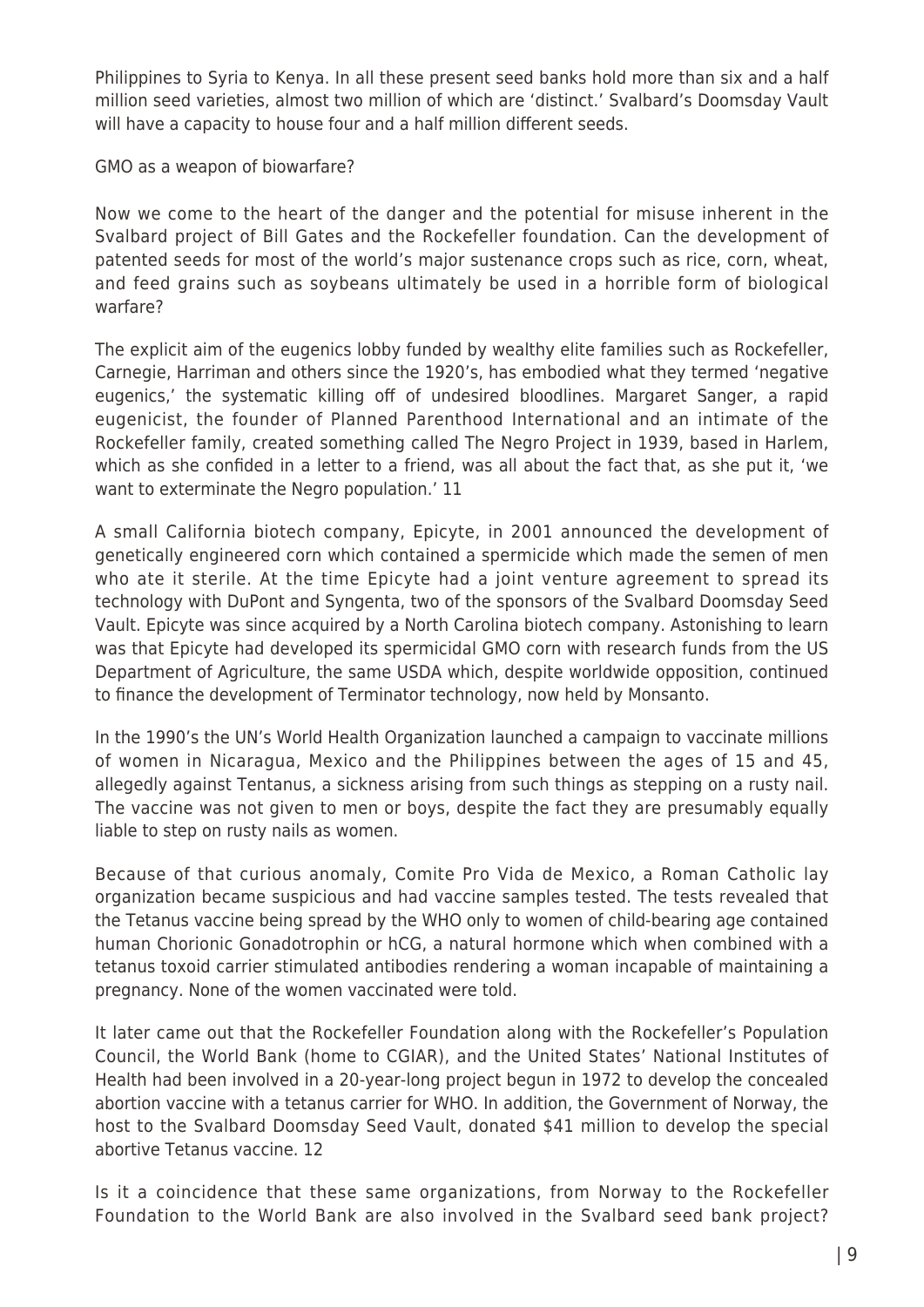According to Prof. Francis Boyle who drafted the Biological Weapons Anti-Terrorism Act of 1989 enacted by the US Congress, the Pentagon is 'now gearing up to fight and win biological warfare' as part of two Bush national strategy directives adopted, he notes, 'without public knowledge and review' in 2002. Boyle adds that in 2001-2004 alone the US Federal Government spent \$14.5 billion for civilian bio-warfare-related work, a staggering sum.

Rutgers University biologist Richard Ebright estimates that over 300 scientific institutions and some 12,000 individuals in the USA today have access to pathogens suitable for biowarfare. Alone there are 497 US Government NIH grants for research into infectious diseases with biowarfare potential. Of course this is being justified under the rubric of defending against possible terror attack as so much is today.

Many of the US Government dollars spent on biowarfare research involve genetic engineering. MIT biology professor Jonathan King says that the 'growing bio-terror programs represent a significant emerging danger to our own population.' King adds, 'while such programs are always called defensive, with biological weapons, defensive and offensive programs overlap almost completely.' 13

Time will tell whether, God Forbid, the Svalbard Doomsday Seed Bank of Bill Gates and the Rockefeller Foundation is part of another Final Solution, this involving the extinction of the Late, Great Planet Earth.

Notes

1 F. William Engdahl, Seeds of Destruction, Montreal, (Global Research, 2007).

2 Ibid, pp.72-90.

3 John H. Davis, Harvard Business Review, 1956, cited in Geoffrey Lawrence, Agribusiness, Capitalism and the Countryside, Pluto Press, Sydney, 1987. See also Harvard Business School, The Evolution of an Industry and a Seminar: Agribusiness Seminar, <http://www.exed.hbs.edu/programs/agb/seminar.html>.

4 Engdahl, op cit., p. 130.

5 Ibid. P. 123-30.

6 Myriam Mayet, The New Green Revolution in Africa: Trojan Horse for GMOs?, May, 2007, African Centre for Biosafety, [www.biosafetyafrica.net](http://www.biosafetyafrica.net/).

7 ETC Group, Green Revolution 2.0 for Africa?, Communique Issue #94, March/April 2007.

8 Global Crop Diversity Trust website, in<http://www.croptrust.org/main/donors.php>.

9 Engdahl, op. cit., pp.227-236.

10 Anders Legarth Smith, Denmark Bans Glyphosates, the Active Ingredient in Roundup, Politiken, September 15, 2003, in organic.com.au/news/2003.09.15.

11 Tanya L. Green, The Negro Project: Margaret Sanger's Genocide Project for Black American's, in [www.blackgenocide.org/negro.html](http://www.blackgenocide.org/negro.html).

12 Engdahl, op. cit., pp. 273-275; J.A. Miller, Are New Vaccines Laced With Birth-Control Drugs?, HLI Reports, Human Life International, Gaithersburg, Maryland; June/July 1995, Volume 13, Number 8.

13 Sherwood Ross, Bush Developing Illegal Bioterror Weapons for Offensive Use,' December 20, 2006, in [www.truthout.org.](http://www.truthout.org/)

La source originale de cet article est Global Research Copyright © [F. William Engdahl](https://www.mondialisation.ca/author/f-william-engdahl), Global Research, 2016